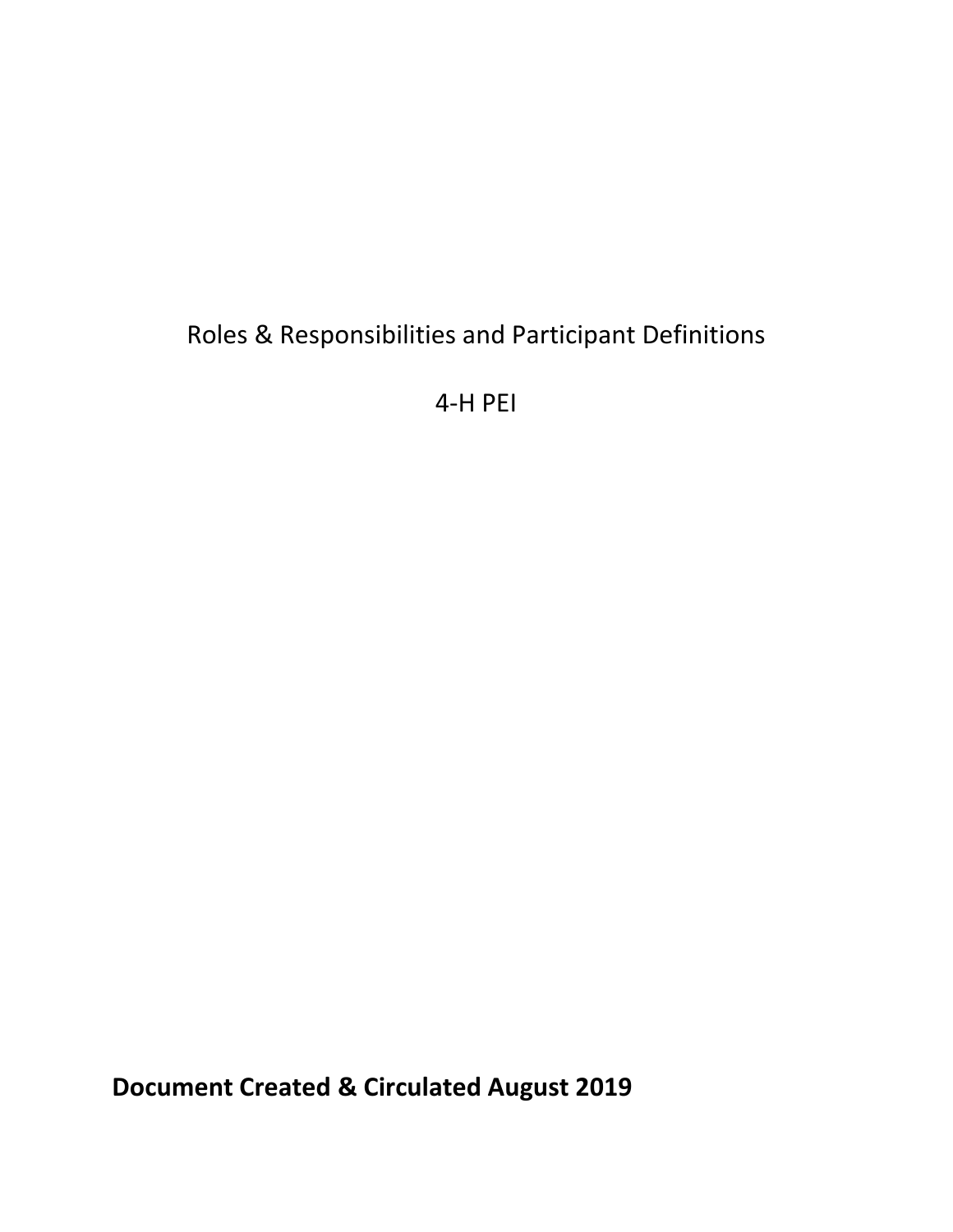# **4-H PEI**

4-H is a family-oriented, community-based, youth organization which provides opportunities for leadership and life skill development all while promoting agriculture awareness. Our goal is to help young Canadians "Learn To Do By Doing" in a safe, inclusive and fun environment. We believe in nurturing responsible, caring and contributing leaders who are committed to positively impacting their communities across Canada and around the world.

# **PEI 4-H Council Participant Definitions**

#### **Registered Members**

A member of the PEI 4-H Council is defined as a youth or young adult between the ages of 6 and 21 years as of January 1<sup>st</sup> of the current project year. A project year runs from September 1<sup>st</sup> to August 31<sup>st</sup>.

Registered members will have paid their enrolment fees to the PEI 4-H Council Inc. and, where applicable, to their respective Regional Council; are affiliated with a recognized 4-H PEI Club; and are participating in at least one eligible project. Members are also required to sign a code of conduct agreement. Age categories for most non-project programming and competition include the following:

*Cloverbuds:* 6 to 8 years Juniors: 9 to 11 years *Intermediates:* 12 to 14 years *Seniors:* 15 to 21 years

#### **Club**

A club is defined as a recognized organization of registered members and leaders, affiliated with their appropriate Regional Council, engaged in the conduct of approved 4-H activities. The minimum standard for a 4-H Club in PEI is comprised of 5 registered members from at least two different families with at least one registered adult volunteer leader who has been screened through the 4-H PEI Volunteer Leader Screening Process

#### **Region**

A region is defined as a recognized organization of clubs. 4-H PEI operates with 3 regions: Western, Central and Eastern. While there are no formal boundary lines. Any new clubs will be assigned to their region as decided by the Board of Directors where they will consider geography, distribution of members and leaders and location of current clubs.

The clubs in each region as of August 2019 are: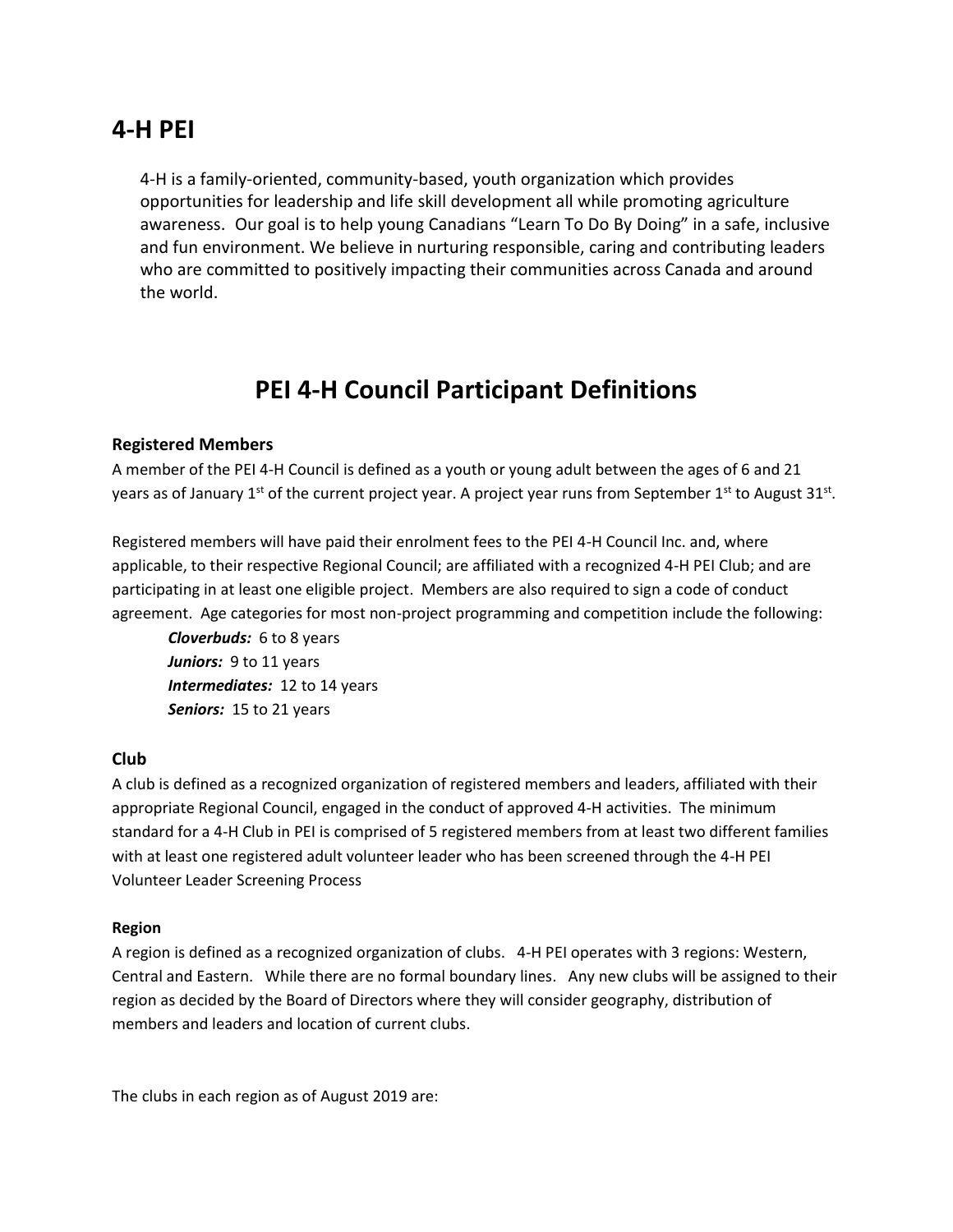### **Western Region**

- Elmsdale
- Ellerslie
- Evangeline
- Lot 16
- Kensington
- Freetown-Harmony
- Albany Centennial

## **Central Region**

- Pleasant Valley
- Cavendish
- Wheatley River
- North River
- Dunstaffnage Marshfield
- Fort Augustus
- Cherrycliffe
- Mill View Vernon River

### **Eastern Region**

- Summerville
- Brooklyn-Heatherdale
- Morrell & Area
- Grand River East
- Points East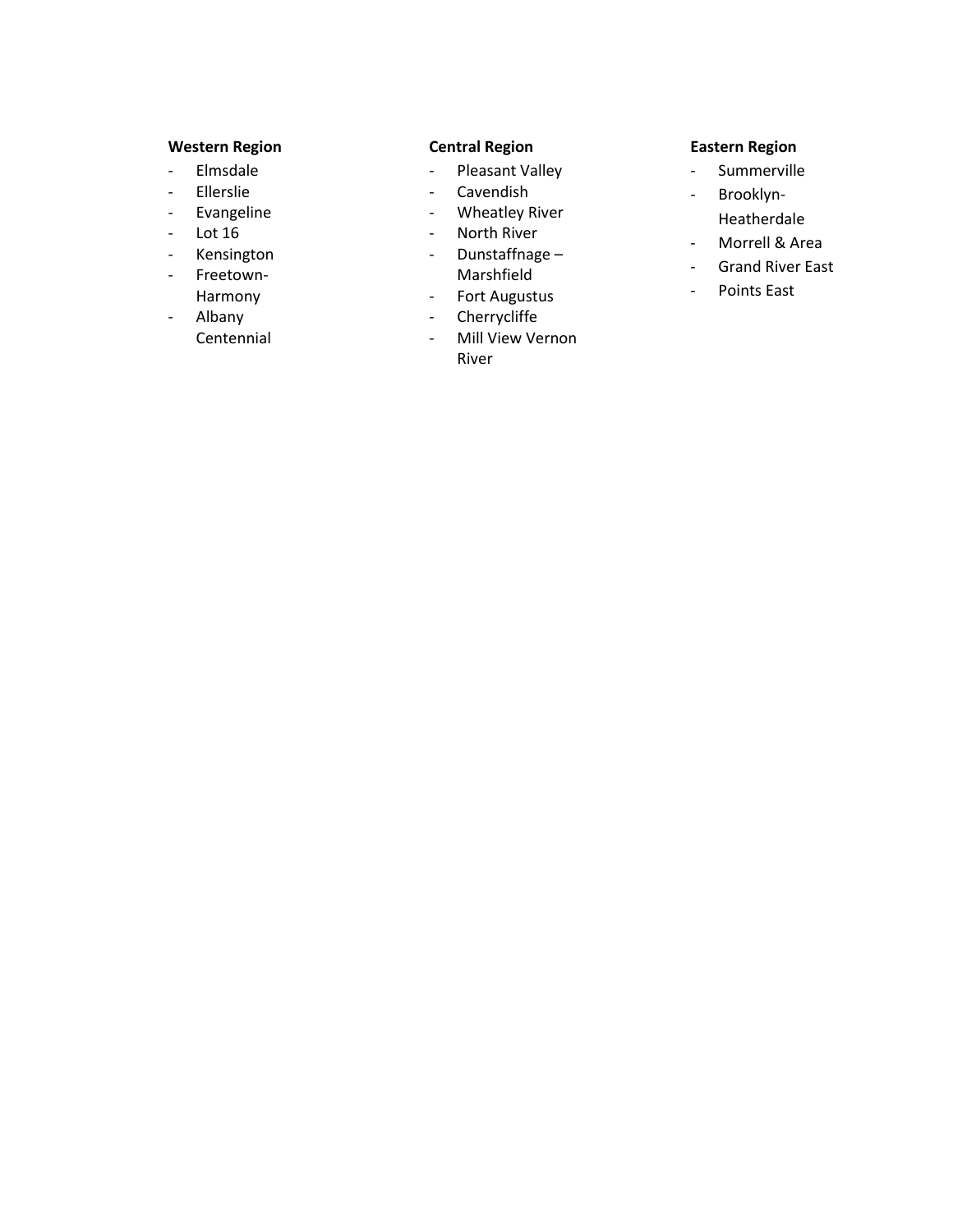#### **Registered Adult Volunteers**

Registered adults in the 4-H program in PEI are defined as individuals over the age of 18 who interact with members in such a way that completing the screening process under the Leader Screening Process is a requirement of 4-H PEI. Registered adult volunteers are also required to sign a code of conduct agreement. The level of interaction is defined in the following roles:

- Overall Club Leader: Adult volunteers who administer a 4-H club; this position may be held by one or more individuals
- Project Leader: Adult volunteers who have expertise or particular skill sets and instruct members in their project areas

Key Leader: Adult volunteers who participate in the 4-H program who may or may not connected to an individual club. They do not lead an individual project but provide assistance as needed at any level.

*Please note: Individuals cannot be both a leader and a member at the same time.*

**Chaperone**: Registered adult volunteers who work with 4-H program staff and other volunteers to provide direct supervision and/or accompany members to non-project activities that involve travel to and from the event. Chaperones must be 25 years of age, have 1 year of 4-H experience and have completed the 4-H PEI Screened Leader Process.

#### **Non-registered Adult Volunteers**

Non-registered volunteers are adults who are not currently active in the 4-H program in the capacity of a registered volunteer. Instead, they offer their services to undertake specific 4-H activities, events or roles. These individuals are not recognized as having been screened through the Leader Screening Program and as such must always be under the supervision of, and in the presence of, a registered adult volunteer when members are involved. Their roles may include: event coordinator or committee member; event volunteer at competitions, recreational activities, rallies, camps, and educational workshops; assisting chaperones; and Board members on Regional or Provincial Councils.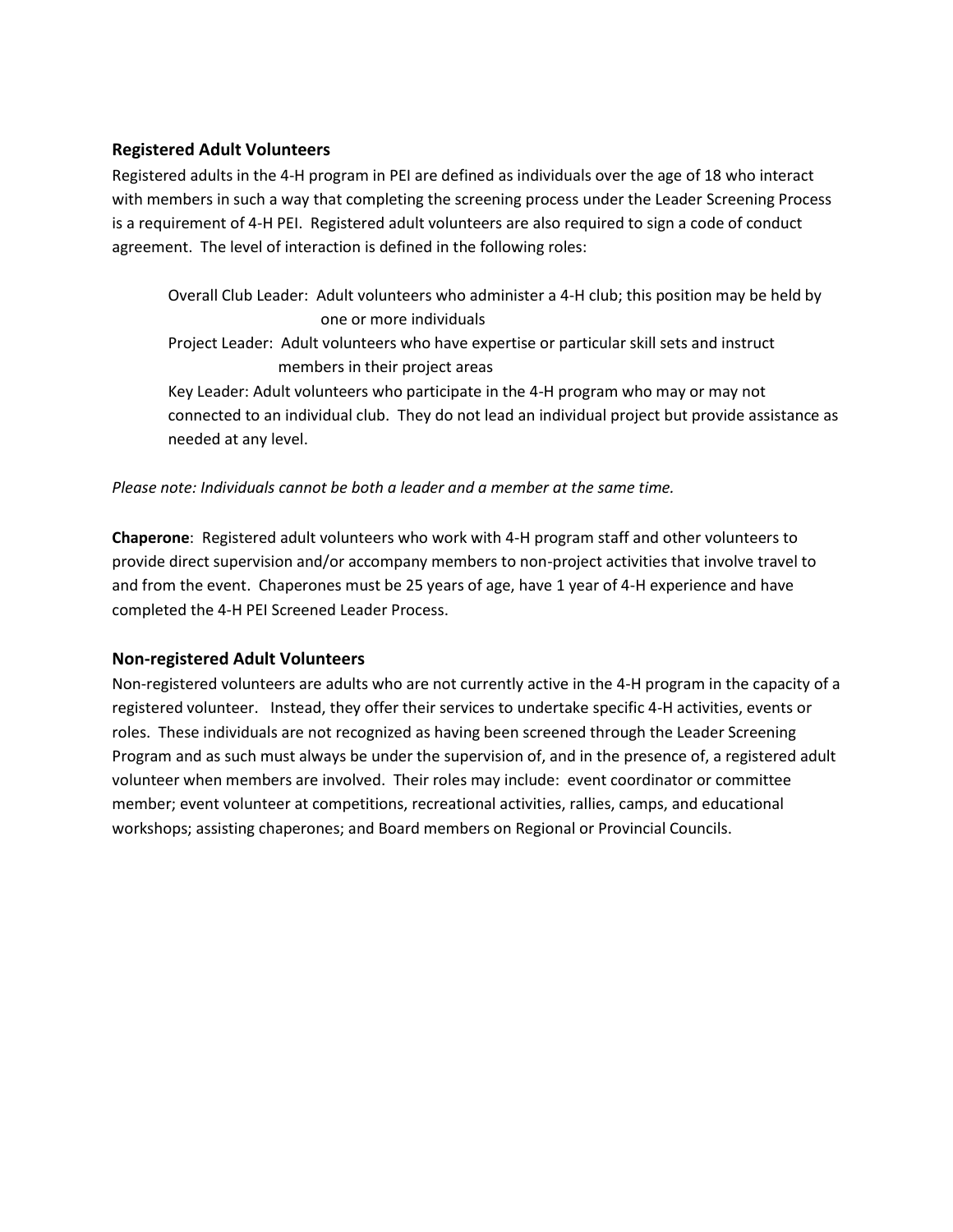# **Member** *ALL MEMBERS WILL SIGN AND ABIDE BY THE 4-H CANADA: CODE OF CONDUCT*

To successfully complete a 4-H year, members will:

- Complete one **communications activity** a year (public speaking) this is done at your clubs communications night.
- Complete one **community service activity** a year this is usually a group activity that their club will decide on, such as road side clean up, gifts for seniors, community garden, etc.
- Complete one **agriculture awareness activity** a year this is also a group activity such as a tour of a farm, a demonstration by a farmer, etc.
- Complete a minimum of one **skills project** (examples include: foods, sewing, animal, woodworking, etc). Each member can sign up for one or more projects with the understanding that each project requires about 12 hours of work from the member. These projects are completed outside of the regular club meeting times, and are scheduled by the project leader. Projects offered by a club depend on two things > 1. An interest from members in taking the projects, and 2. The availability of a screened leader to facilitate the project.
- As a member of a 4-H club you are entitled to participate in all of your club's events, activities and workshops throughout the year. (*Some events such as your Communications Event, Agricultural Awareness Activity, and Achievement Days are mandatory, but many of our other club activities are optional.) It is expected that members will attend 70% of club meetings and activities each year.*
- Your club is a member of the **PEI 4-H Council**, so as a member of your club you are entitled to participate in all provincial 4-H events, activities and workshops throughout the year *(these are all optional to attend).*
- Your club is also a member of a Regional Council (East, Central or West), so as a member of your club you are also entitled to participate in all Regional events, activities and workshops throughout the year *(these are all optional to attend).*
- All 4-H members across PEI are required to participate in the one **Provincial Fundraiser** that is held each year in October. Funds from this campaign go towards provincial 4-H events and programming as well as to your club.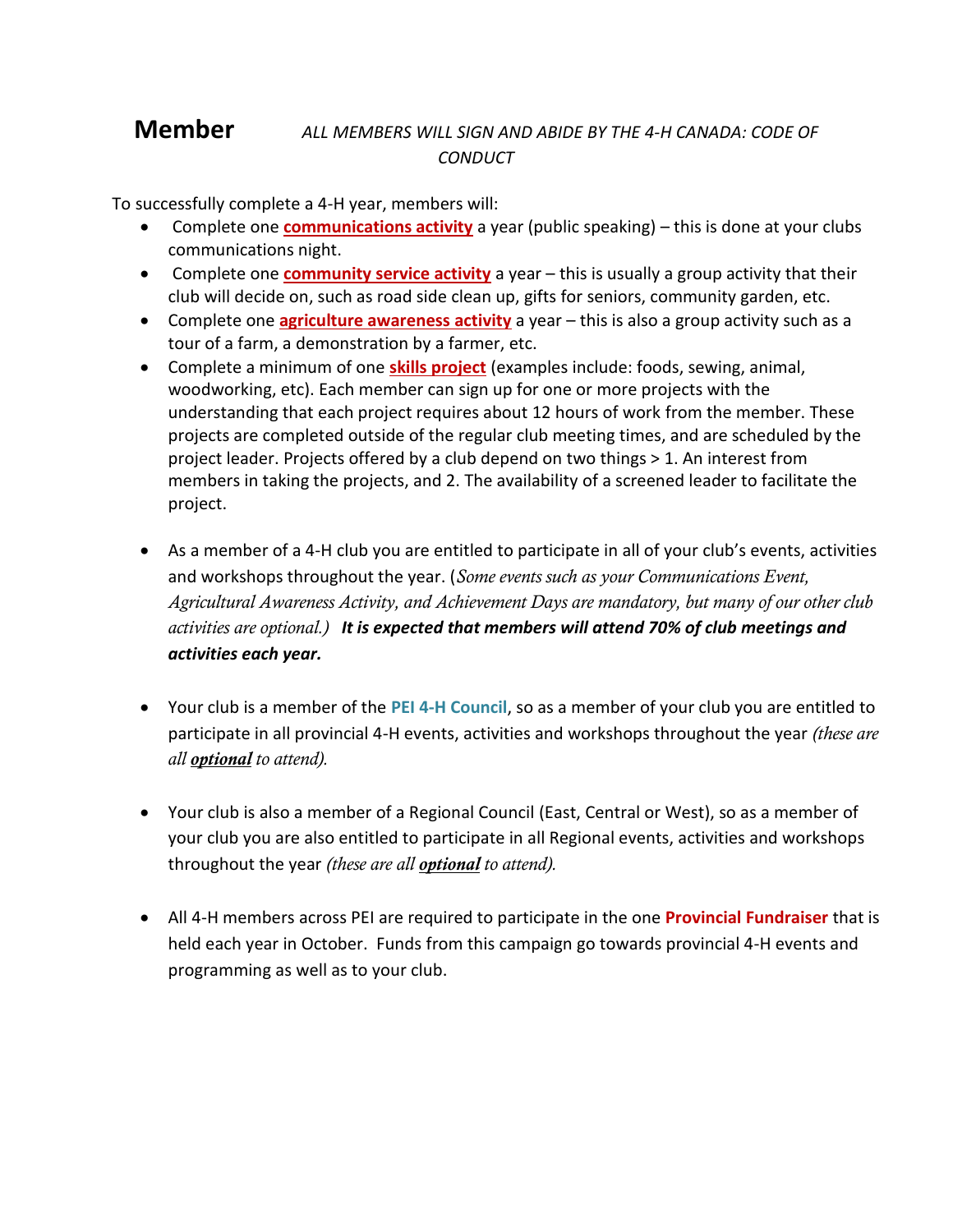# **Club**

# *ALL LEADERS & PARENTS WITHIN A CLUB WILL SIGN AND ABIDE BY THE 4-H IN CANADA: CODE OF CONDUCT*

The following roles are suggested key components that clubs should have a volunteer assigned to. One volunteer may take on more than one role, but it is strongly encouraged for clubs to have as many volunteers as possible. Many hands make light work! Successful 4-H clubs are a direct result of parent engagement.

## **Overall Leader/Liaison**

- **Attend regular monthly club meetings** to help the club executive run the meetings.
- **Be the overall link and guide** for other leaders in your club.
- **Attend Regional Council Meetings** (usually 6 per year) to be the representative for your club and to collect information for your club.
- **Attend Provincial AGM** in February as a voting delegate (or assign another to take your place).
- **Be the Initial Contact Person** for the club for news coming from the 4-H Offices, and for inquiries from new members.
- **Coordinate Communications and Public Relations** (*this job could also be delegated to another parent or leader*) **–** responsible for helping the club reporter keep the club up to date on 4-H happenings (club, Region, and provincial), and sharing club news to the public.
- **Complete the checklist** on members activities for the year for the completion of project, provided to Regional staff at Achievement Day

## **Club Administrator**

- **Assist the club treasurer** to manage the club's finances.
- **Coordinate the club's participation in Provincial 4-H Fundraiser** (October)
- **Coordinate** (or delegate) **other club fundraisers** (if any).
- **Collect membership forms and club fees** at the start of the year, and then sending copies of forms to both your Regional 4-H Specialist and your club's project coordinator.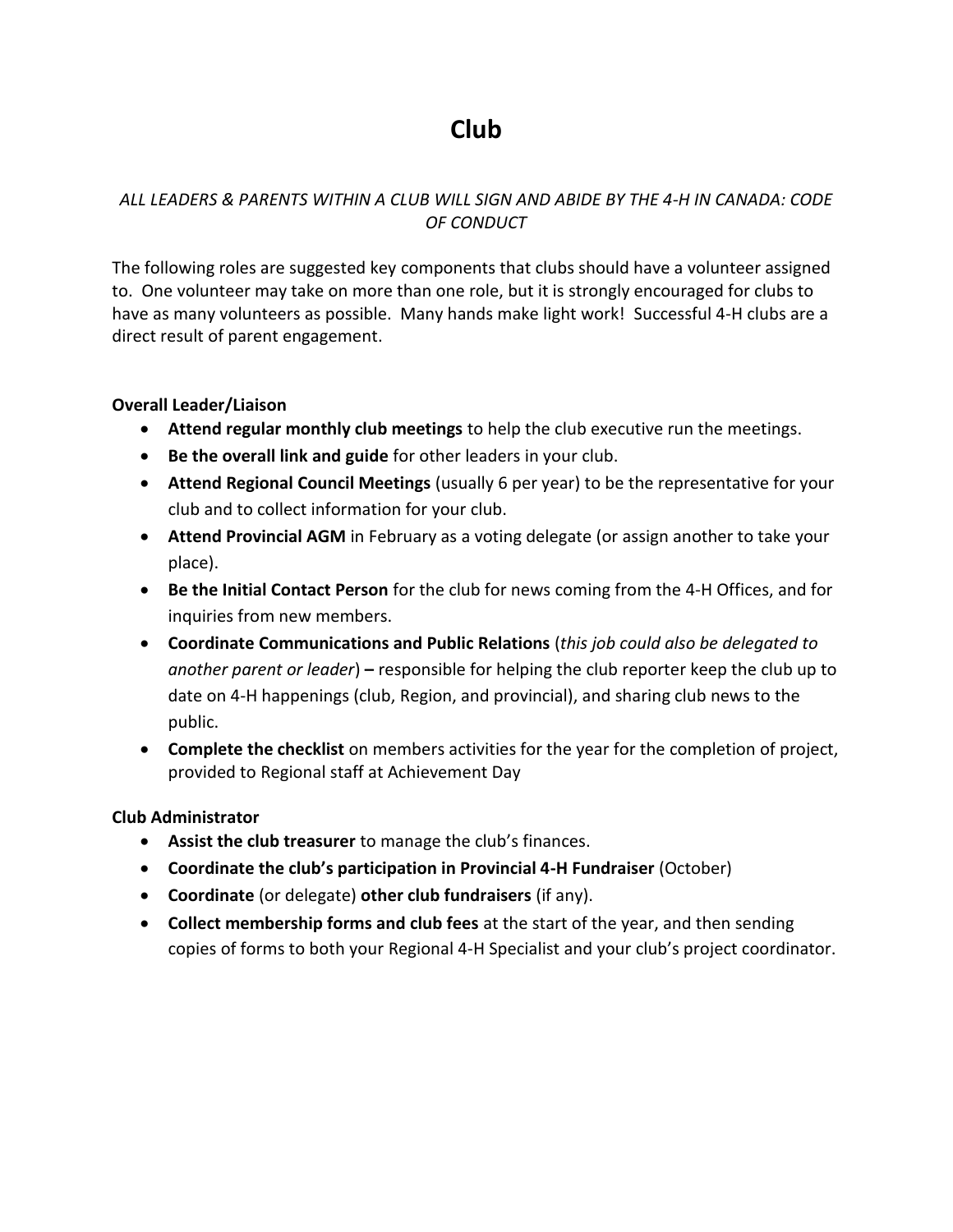## **Club Project Leader:**

• **Coordinate project leaders** - i.e. recruit leaders, provide information to leaders, get project books and score sheets to leaders, get member contact information to leaders, check in periodically to see how leader is doing, etc.

# **Club Events Leaders:**

A volunteer is responsible to coordinate the following activities with the input and assistance of members, leaders and families.

- **Agriculture Awareness**
- **Community Project**

# - **Communications (to be completed by March 31st)**

*Regional Staff will act as a resource to assist the Communications Coordinator in the planning process and will attend (where possible). Prior to the event, they will provide the communication leader with blank score sheets. They will brief the other judges before, will act as one of the judges and will assist in facilitating judge's deliberations. They will bring seals and certificates and will provide verbal comments at the end of event to the members.* 

# **Achievement Day (to be completed by 2<sup>nd</sup> Last Saturday in July)**

*Regional Staff will act as a resource to assist the Achievement Day Coordinator in the planning process and will attend (where possible). Prior to the event, they will provide the Achievement Day Leader with a list of registered members and projects. At Achievement Day, they will review the project work and ensure all requirements for completion have been met. Staff will bring Certificates and will provide verbal comments to the club at the event. Post Achievement Day, staff will provide the overall leader with an updated member completion list highlighting those who may still need to complete.*

# *Other items to note*:

- Clubs usually will meet once a month from fall to spring of each year*.* Each meeting usually will consist of the club executive conducting an official meeting which will be followed by some educational and/or fun activity.
- Clubs should actively recruit new members and leaders from their community
- Clubs will have an Executive made of members that include
	- o President
	- o Vice President
	- o Secretary
	- o Treasurer
	- o Club Reporter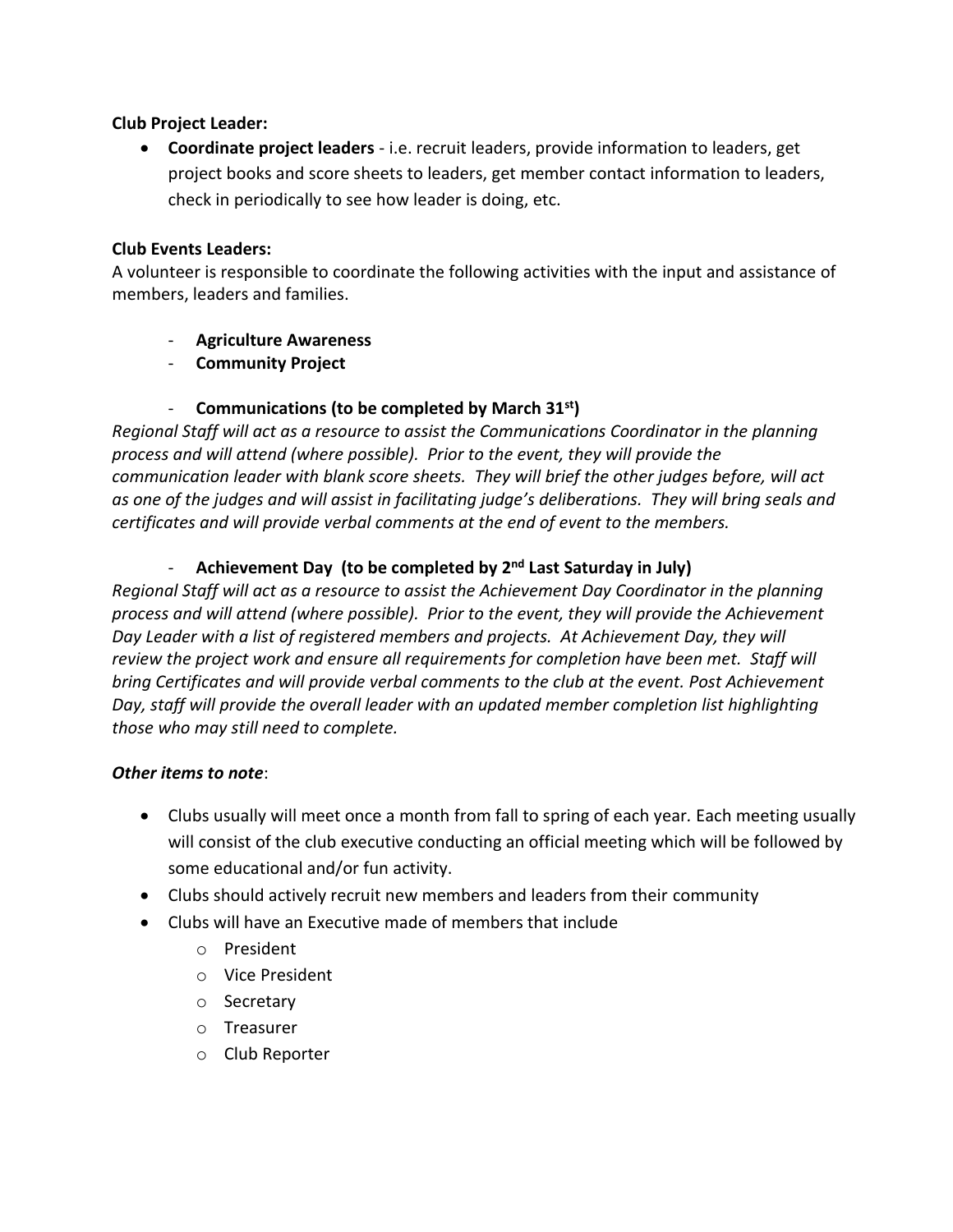The roles of the Executive are outlined in the Executive Handbooks distributed at the beginning of the 4-H year.

- Clubs are responsible to provide information and communication from the Region, Province and National Level to their members
- Each club is expected to have a minimum 2 voting participants on Regional Council. This is suggested to be 1 Leader and 1 Senior Member. It's important to note that there is no maximum number for participation, and all leaders and senior members are encouraged to attend regional meetings and participate in regional events.

*Regional staff will act as a resource/point of contact to answer questions and assist clubs to be engaged and active.*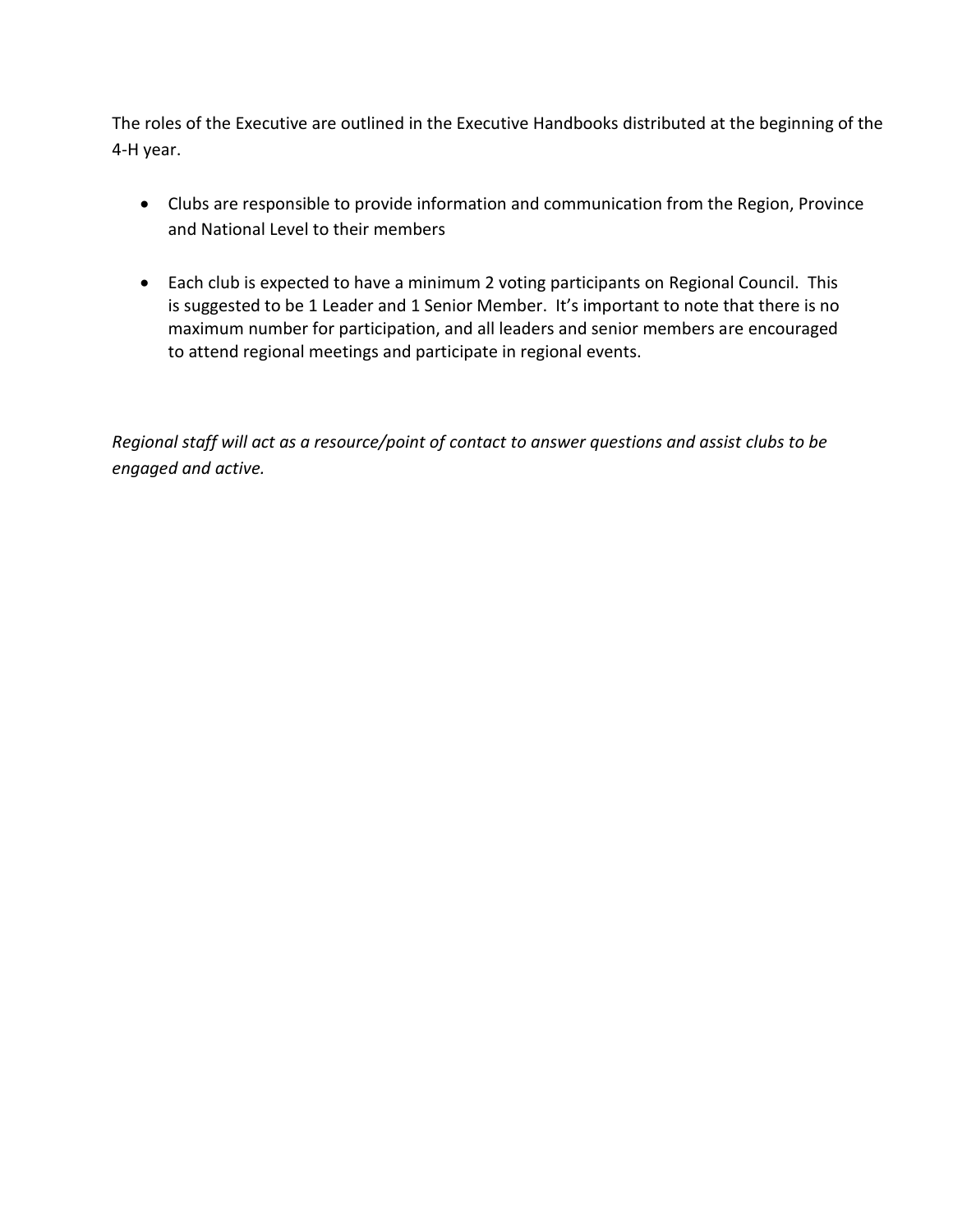# **Region**

### **Regional Councils will:**

### **\*Have a Regional Executive that will consist of**:

*President* – Chairs the Regional meetings which take place approximately 5 times a year (September (AGM), November, January, March, & May) at a local venue. The president will attend the 4-H PEI AGM in February in Charlottetown for which they are responsible for writing a one page report about their Regional news from that year. The President will write a similar report for their Regional's AGM in the fall of each year. The chair will book meeting locations and dates, provide written meeting notifications to provincial staff 1 week before meeting to send out on email system via database (with RSVPs to chair). Will vote only in the event of a tie.

*Vice President* – Attends their regular Regional meetings and will chair meeting in absence of President

**Secretary** – Attends their regular Regional meetings. They are responsible for recording any important information discussed at the regular meetings and their Regional's AGM and then sharing those meeting minutes via email with the rest of the Regional council. They are also responsible for sending, receiving, and saving correspondence for the region (sometimes with the help of the 4-H specialist). If provided to provincial staff 5 business days before meeting, staff can photocopy material and bring to meeting

*Treasurer* – Attends their regular regional meetings. They are responsible for recording income and expenses of the region and submitting this information at the regional meetings. Also responsible for doing the banking for the region and paying bills, invoices, etc. The treasurer also prepares the financial report for the region AGM in the fall with the help of a volunteer auditor. If provided to regional staff 5 business days before meeting, staff can photocopy material and bring to meeting

## **\*Hold 4 meetings/year + AGM**

It is recommended that Regional Meetings be kept to 1-1.5 hours in length. If events need to be planned, this could be done as a sub-committee following the business meeting.

*Regional Staff Role at Regional Meetings: Staff will attend Regional meetings (when possible). If attending in person is not possible, they may choose to attend by phone. Staff is in attendance to act in an advisory role and to provide updates and information on provincial happenings. Staff will not be responsible for the execution of the meeting (see executive roles) or planning for food/additional activities associated with regional meetings.*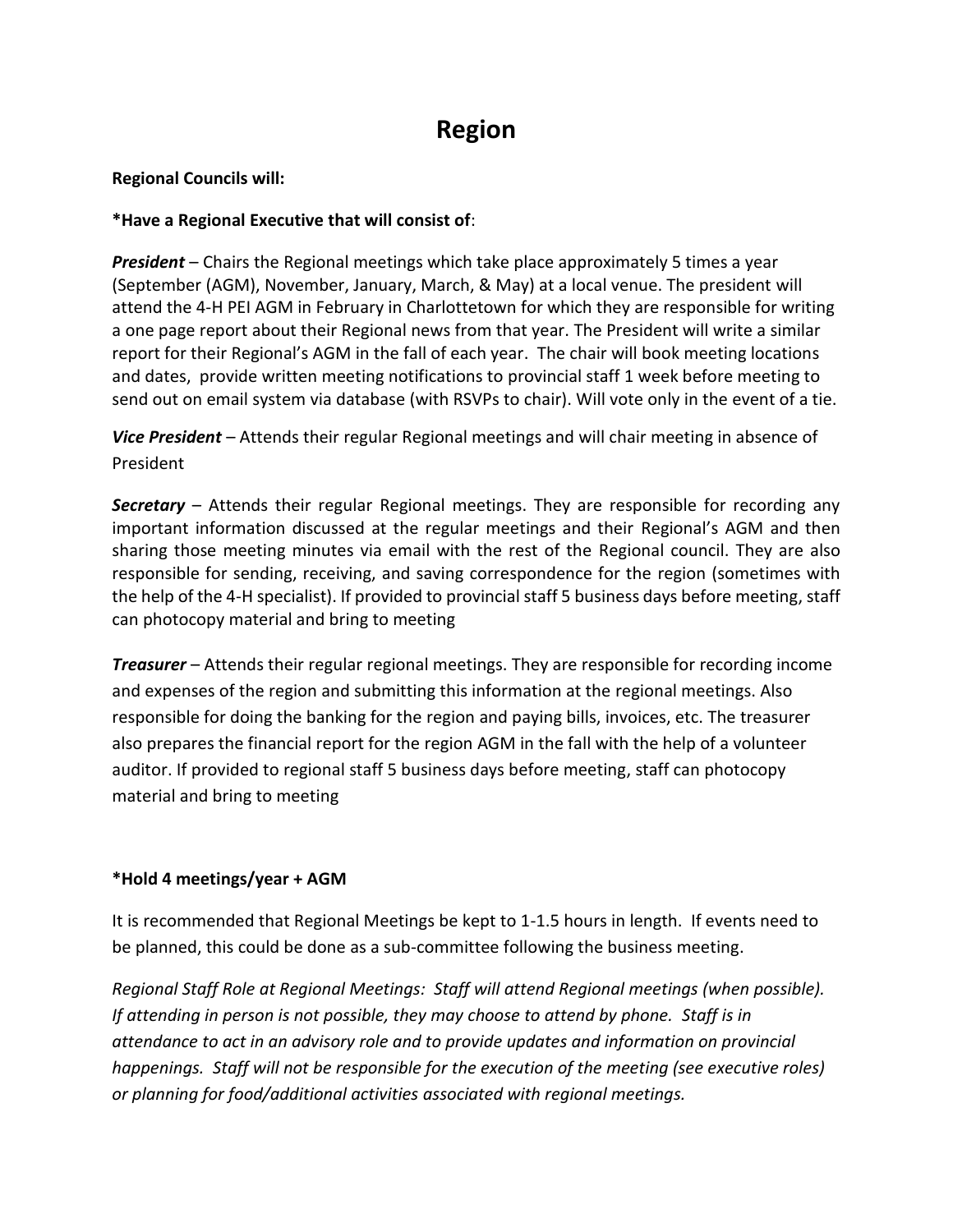**\*Act as an intermediary between the club and the province to have a strong flow of information in both directions.**

## **\* Host a Regional Communications Competition (completed by April 30th)**

Region Responsibilities: Book location, book required judges, provide Emcee (who is responsible to create the script), set up and clean up of facility, and provide refreshments to attendees

*Regional Staff Role for Regional Communications: To complete score cards based on information provided from Club Communication Leaders, to prepare the agenda and order of go, to attend (where possible, if not possible a Regional Representative that has been briefed by the staff member may be scheduled to attend), to brief judges on their roles and answer their questions, to provide certificates, seals, prize money and trophies..*

**\*Regions will provide 2 representatives to the Provincial Board of Directors and 2 representatives to each of the standing committees (Home Ec, Agriculture, STEM)** *(additional information on these roles in Provincial Section)*

# **\*Host additional Social or Networking Opportunities for Members & Leaders**

These additional events are at the discretion of the Region and are to be organized and executed by volunteers within the region. Staff may assist with the administration tasks of registration and collection of funds if needed.

*Regions may identify up to 2 events (1 member and 1 leader based) that they would prioritize and request additional regional staff time and assistance to coordinate. This request is to be made to the Administrative Director in writing on or before October 15 th and include: - an outline of the event/activity*

- *- an outline of the expectations of staff involvement*
- *- an outline of regional council committee involvement.*

*Applications will be reviewed by the AD and a work plan developed to best support the event/activity.*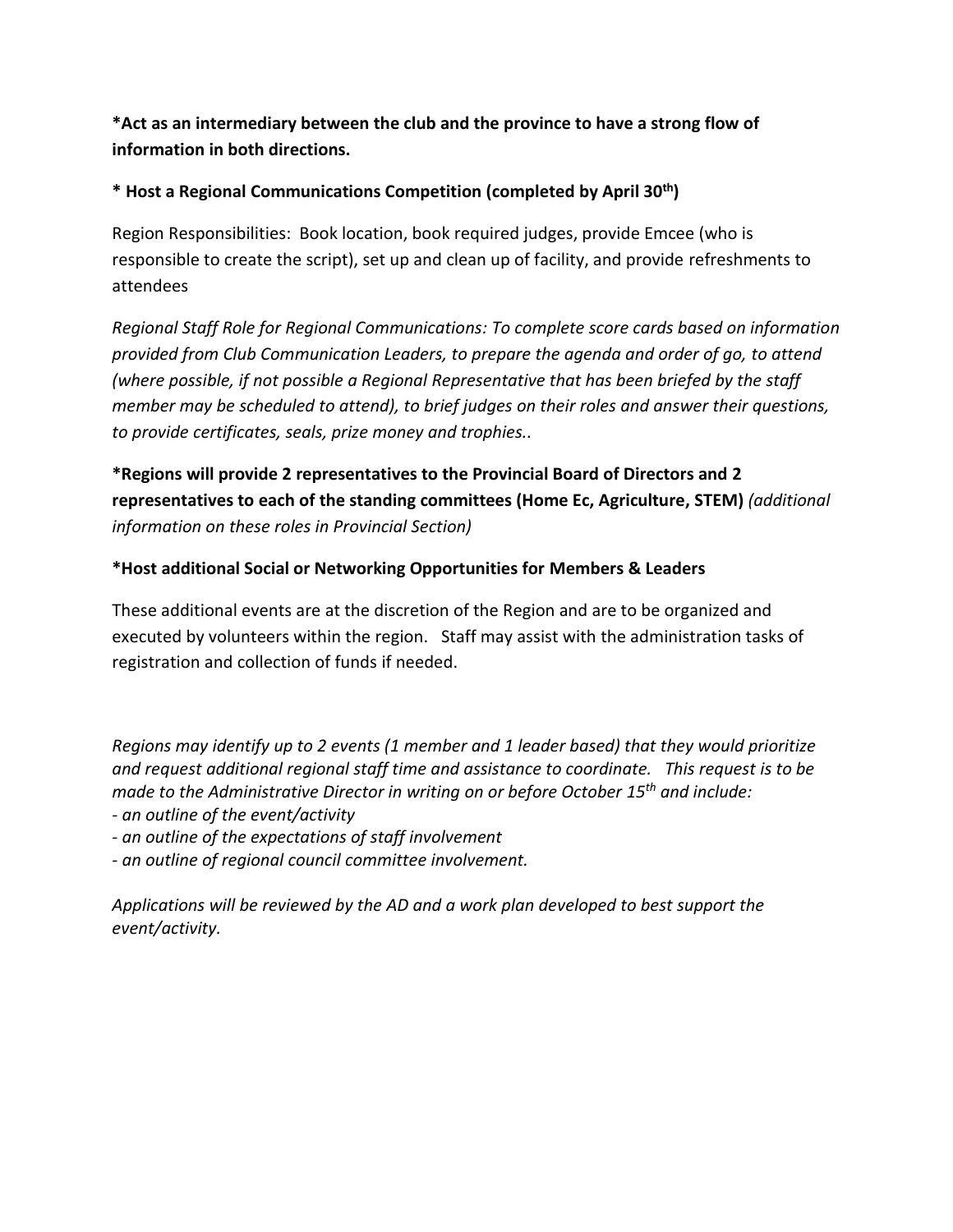# **\*Regional Exhibition (namely Prince County, L'Exposition agricole et le Festival acadien de la région Évangéline, Crapaud, Dundas, Eastern Kings)**

Regional Council Role: to communicate with the local fair on space, time, scheduling, etc., to arrange for volunteers to clerk each competition, to arrange for judges in each of the divisions, to assist with the set up and take down of life skills project display, to ensure that the code of conduct is followed. Suggested that each region appoint a representative to attend their Fair boards meeting to provide input on the 4-H involvement at the Fair and that a sub-committee be established to be the key lead for their regional exhibition.

*Regional Staff Role: to assist in the preparation and execution of each regional fair.* 

*Please note: Regional Staff Role is to provide support and information to the Executive and membership of the Regional Council. They are not expected nor should they be asked to do the work of the Regional Council.*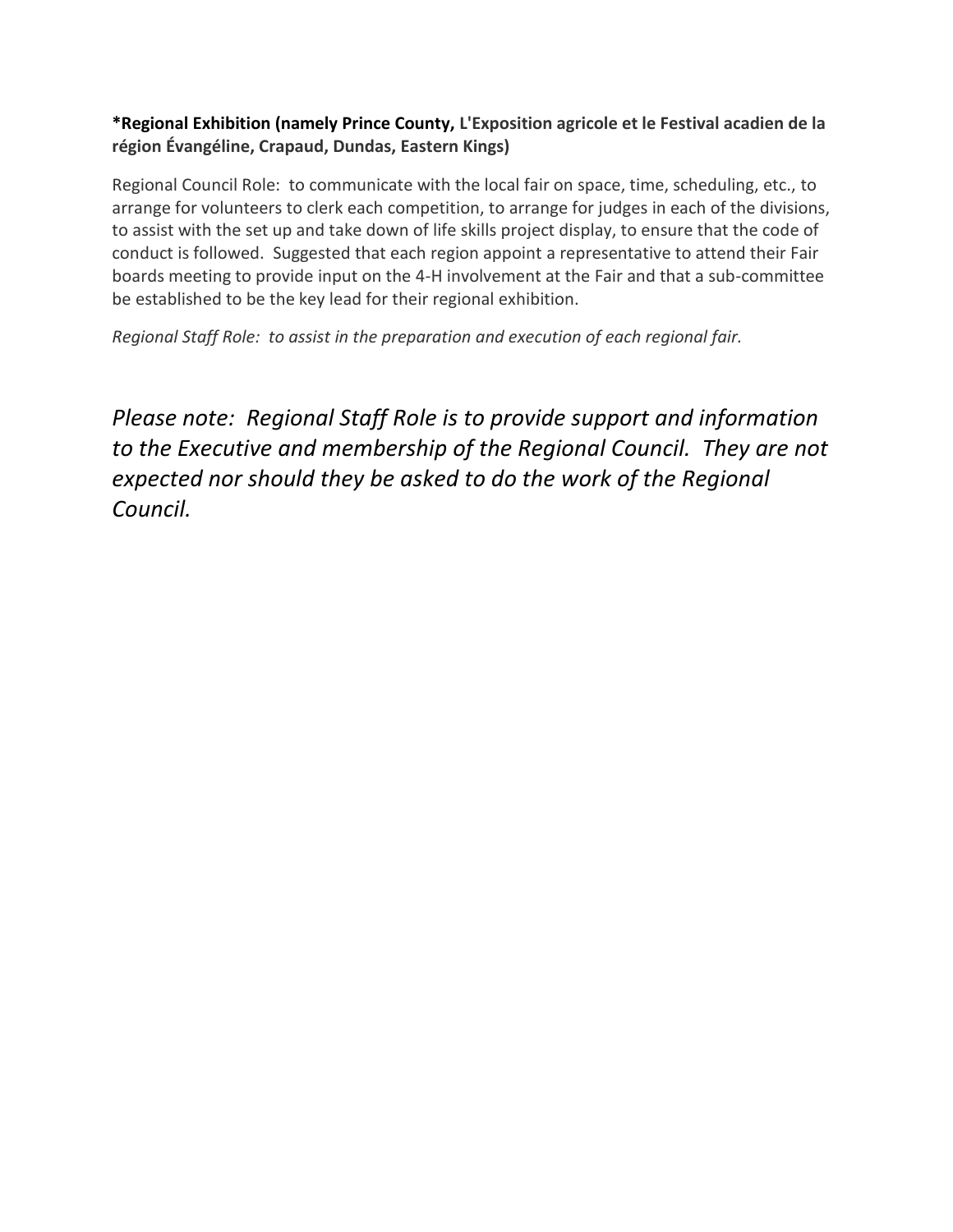# **Provincial**

The following areas will be managed and executed by PEI 4-H:

- Provincial Communications
- Provincial Exhibition (Old Home Week) & Rural Youth Fair
- Scholarships & Travel
- Provincial AGM
- Project Development
- Leader Development & Recruitment
- Member Development & Recruitment
- Executive Training
- Provincial Wide Projects Real Skills, Veterinarian, Bio-Futures
- Future Program Development & Strategic plan of Organization

# **Board of Directors** *(2 Regional Representatives from each region, 1 YAC (voting), 1 Senior Member(ex officio) and up to 2 Members at Large)*

## *The role of board members is to:*

Attend 4-H PEI Board of Director meetings act which are every second month. Board of Director meetings usually alternate between Kensington/Summerside or Charlottetown locations.

- Regional representatives attend their regular regional meetings and act as a liaison between their regional council and the Board.
- Work together to write a brief report for their Region's AGM that outlines any major decisions that were made by the BOD that year.
- To make decisions on policies that affect all 4-H clubs in PEI
- To represent PEI 4-H at official functions as required
- To promote and explain the work of the PEI 4-H Council at every opportunity
- To attend provincial activities wherever possible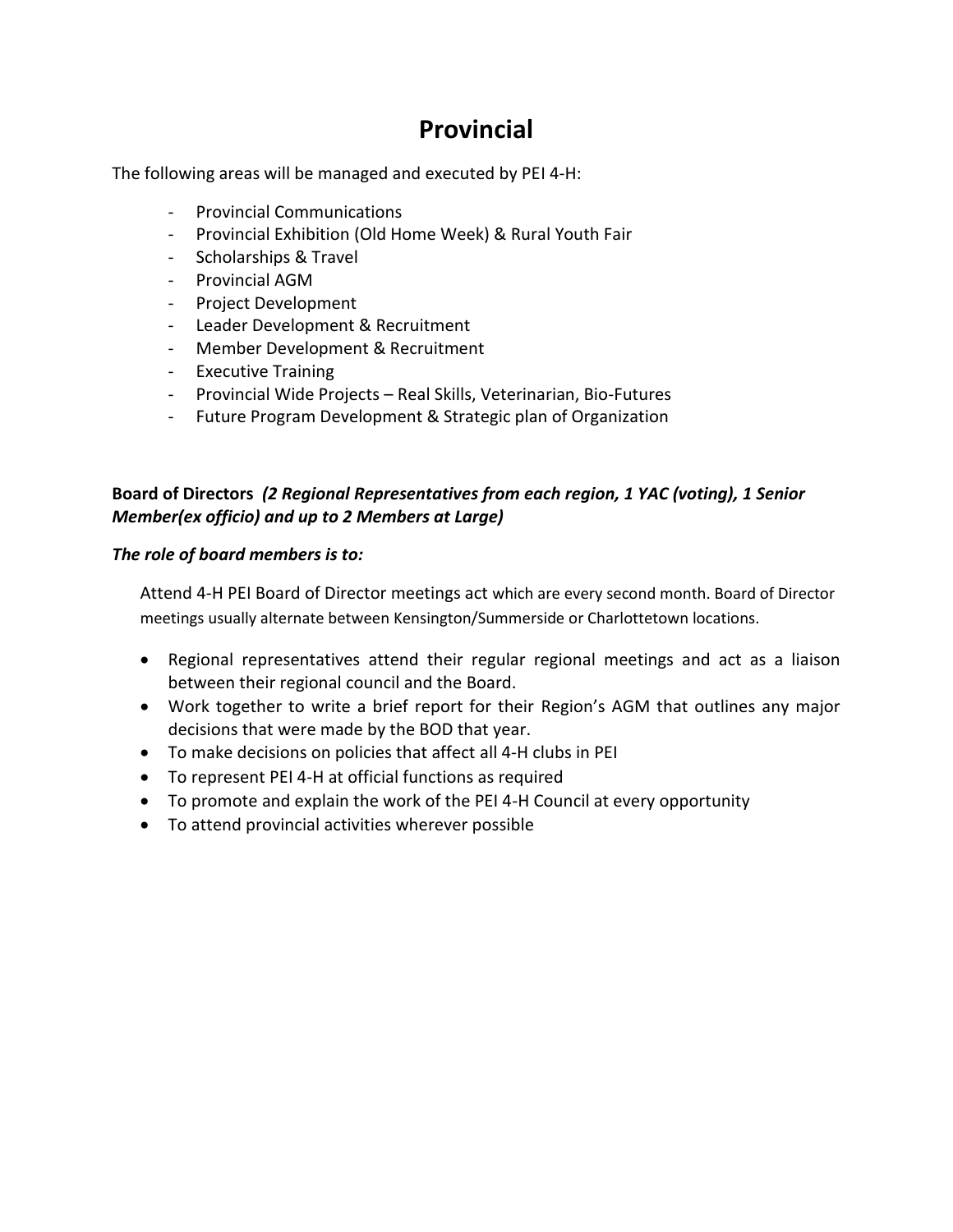#### **Standing Committees**

Up to 11 members – 2 representative/region, up to 3 more representatives based on knowledge & expertise needed, Board of Directors Rep (Chair), Staff member (ex-officio)

### **Agriculture**

Attends their regular regional meetings. Each year the representative must also attend three to four 4-H PEI Agriculture Committee meetings in Charlottetown. It is the responsibility of Agriculture Committee representative to act as a liaison between their regional council and the Agriculture Committee.

• The Agriculture Committee role is to make recommendations to the Board of Directors on policies, rules, and project changes for all of the 4-H PEI agricultural projects and programs. The chair of the Agriculture Committee will write a brief report for the regional representatives to present at Regional AGM that outlines any major decisions that were made by the committee that year.

### **Home Economics**

Attends their regular regional meetings. Each year the representative must also attend three to four 4-H PEI Home Ec Committee meetings in Charlottetown. It is the responsibility of Home Ec Committee representative to act as a liaison between their regional council and the Home Ec Committee.

• The Home Ec Committee role is to make recommendations to the Board of Directors on policies, rules, and project changes for all of the 4-H PEI home economy projects and programs. The chair of the Home Ec Committee will write a brief report for the regional representatives to present at Regional AGM that outlines any major decisions that were made by the committee that year.

## **Science Technology Engineering Math (STEM)**

- Attends their regular regional meetings. Each year the representative must also attend three to four 4-H PEI STEM Committee meetings in Charlottetown. It is the responsibility of STEM Committee representative to act as a liaison between their regional council and the STEM Committee.
- The STEM Committee role is to make recommendations to the Board of Directors on policies, rules, and project changes for all of the 4-H PEI STEM based projects and programs. The chair of the STEM Committee will write a brief report for the regional representatives to present at Regional AGM that outlines any major decisions that were made by the committee that year.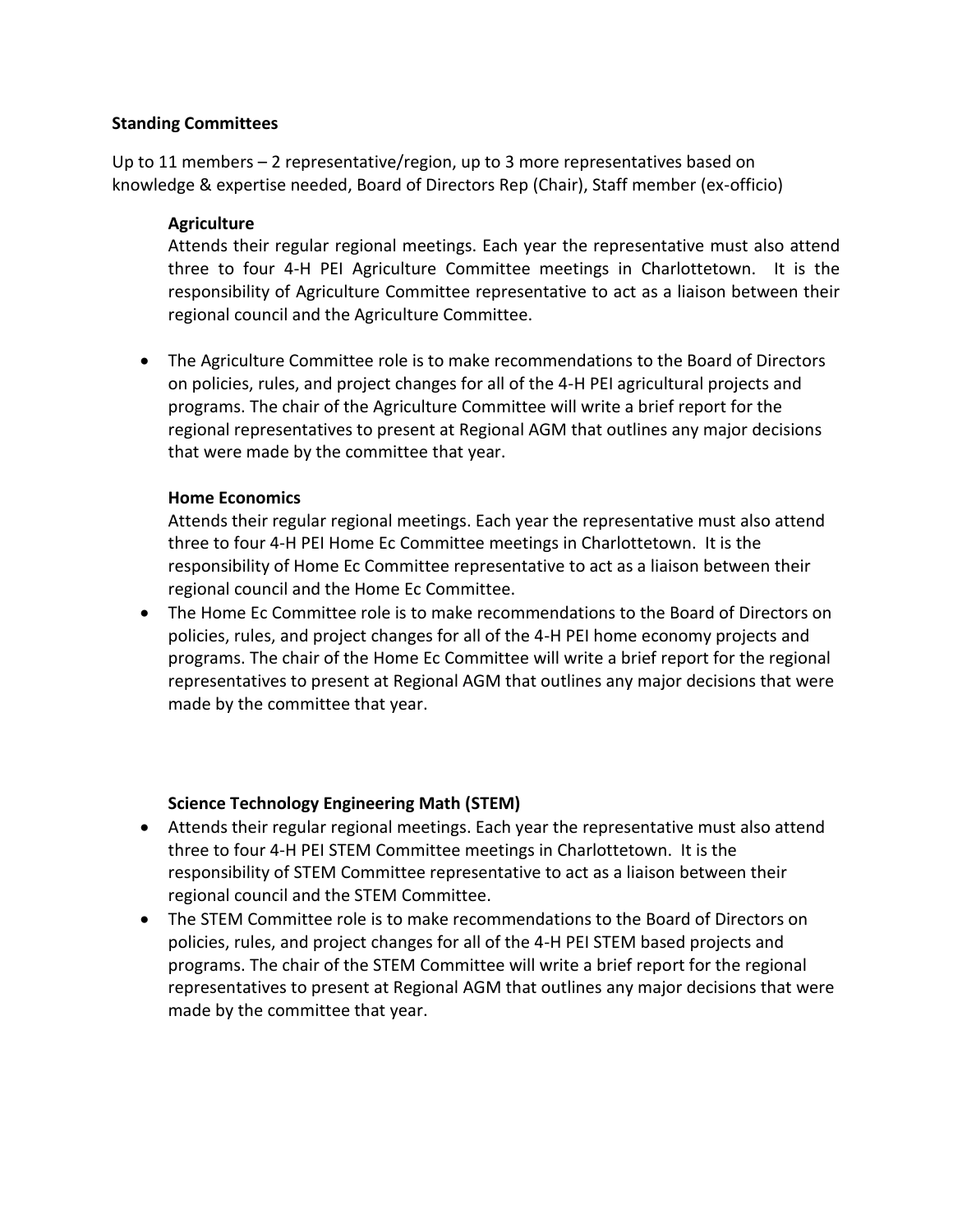#### **PEI 4-H Trust**

- The Trust was established by the PEI 4-H Council in 1987 with the specific purpose of funding activities for 4-H members outside of the regular Club realm including travel, skill-development and personal- development opportunities.
- Trust is made up of:
	- o 2 4-H PEI Voting Delegate Representatives
	- o 2 Business Community Representatives
	- o 1 Member at Large
	- o 1 Board of Directors Representative
	- o 1 4-H Staff Representative

#### **Member Advisory Committee (MAC)**

- The Member Advisory Committee was established to engage senior members and offer them the opportunity to engage Senior members as leaders in a conversation with membership regarding 4-H PEI projects policies and programs
- MAC is made up of:
	- o Three Regional representatives who act as Co-Chairs, appointed to a two-year term.

| -Western | -Central | -Eastern |
|----------|----------|----------|
|----------|----------|----------|

 $\triangleright$  One Senior Member representative per 4-H PEI club, elected to a one-year, one-time only renewable term

(Intermediate member permitted to put their name forward if no Senior Member interested or eligible)

- ➢ 4-H PEI's representative on the Youth Advisory Committee (ex-officio)
- $\triangleright$  Three Regional Mentor representatives, appointed to a three-year term (ex-officio)
- ➢ 4-H PEI Administrative Director (ex-officio)

*Members & Leaders should be respectful of staff when making contact via phone, text or other means that it is completed during work time. It should be noted that staff utilize their personal cell phones and should not have to turn off their devices outside of their typical work hours.*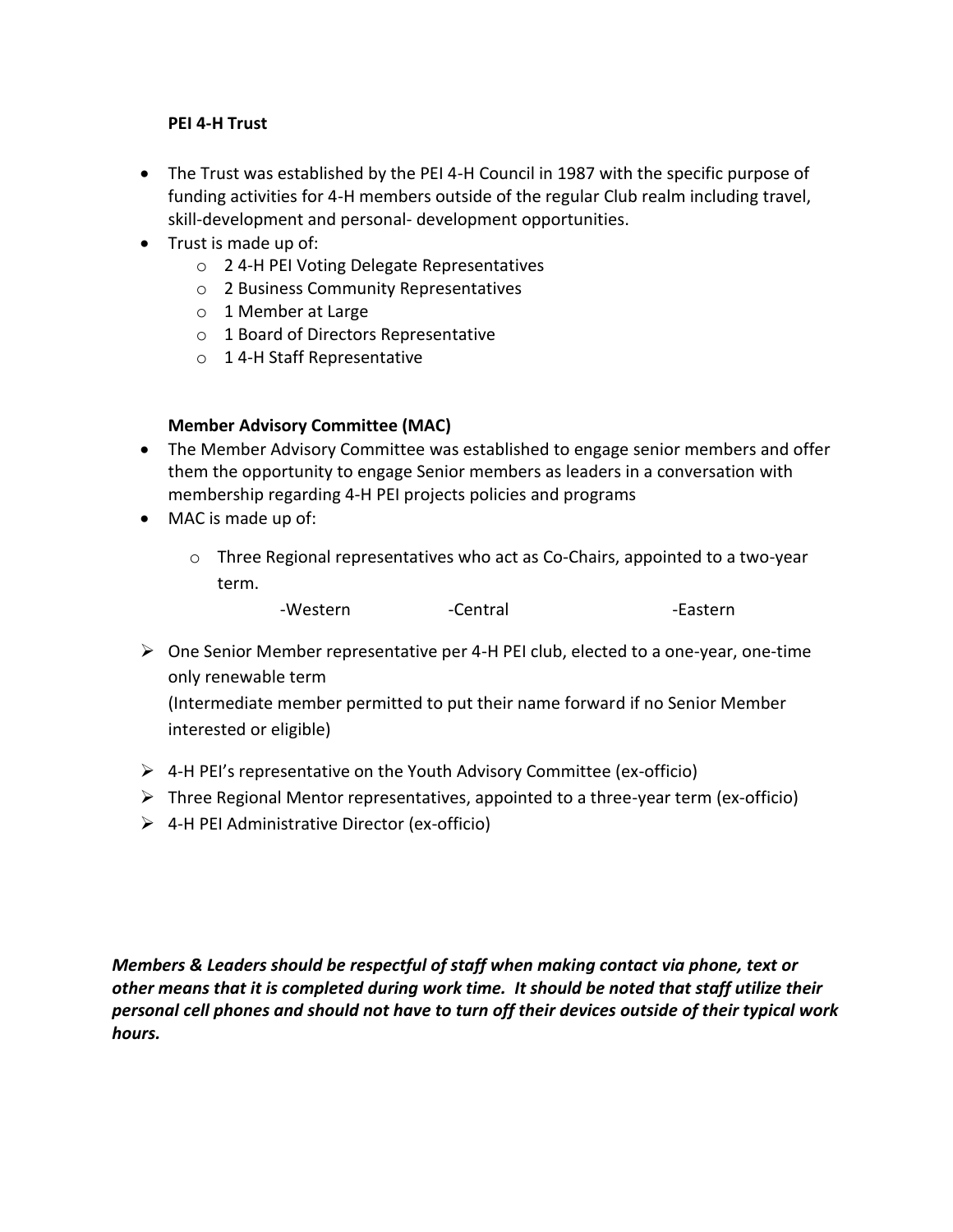# **PEI 4-H Council Inc. Staff Roles & Responsibilities**

# **Staff**

4-H PEI currently operates with 5 full time equivalent staff.

- **1 - Administrative Director**
- **1 - Office & Communications Coordinator**
- **3 - Regional Staff**

#### *Defined Roles of each position*

#### **Administrative Director**

This position is responsible for PEI 4-H's consistent achievement of its mission and organizational objectives through leading and managing overall operations. The Administrative Director's major mandate is to ensure that PEI 4-H has a long-range strategy which achieves its mission, and toward which it makes consistent and timely progress on its goals. Other key responsibilities include program development and administration, allowing for the optimal use of organizational finances, staff and resources. This position will also provide financial leadership by managing budgets and monitoring long-term strategic fiscal plans.

The Administrative Director reports to and is accountable to the PEI 4-H Board of Directors. The Administrative Director serves as a resource in the development of Council policy and ensures the implementation of policies. This position is responsible for the PEI 4-H Office management, government and stakeholder relations, and member relations.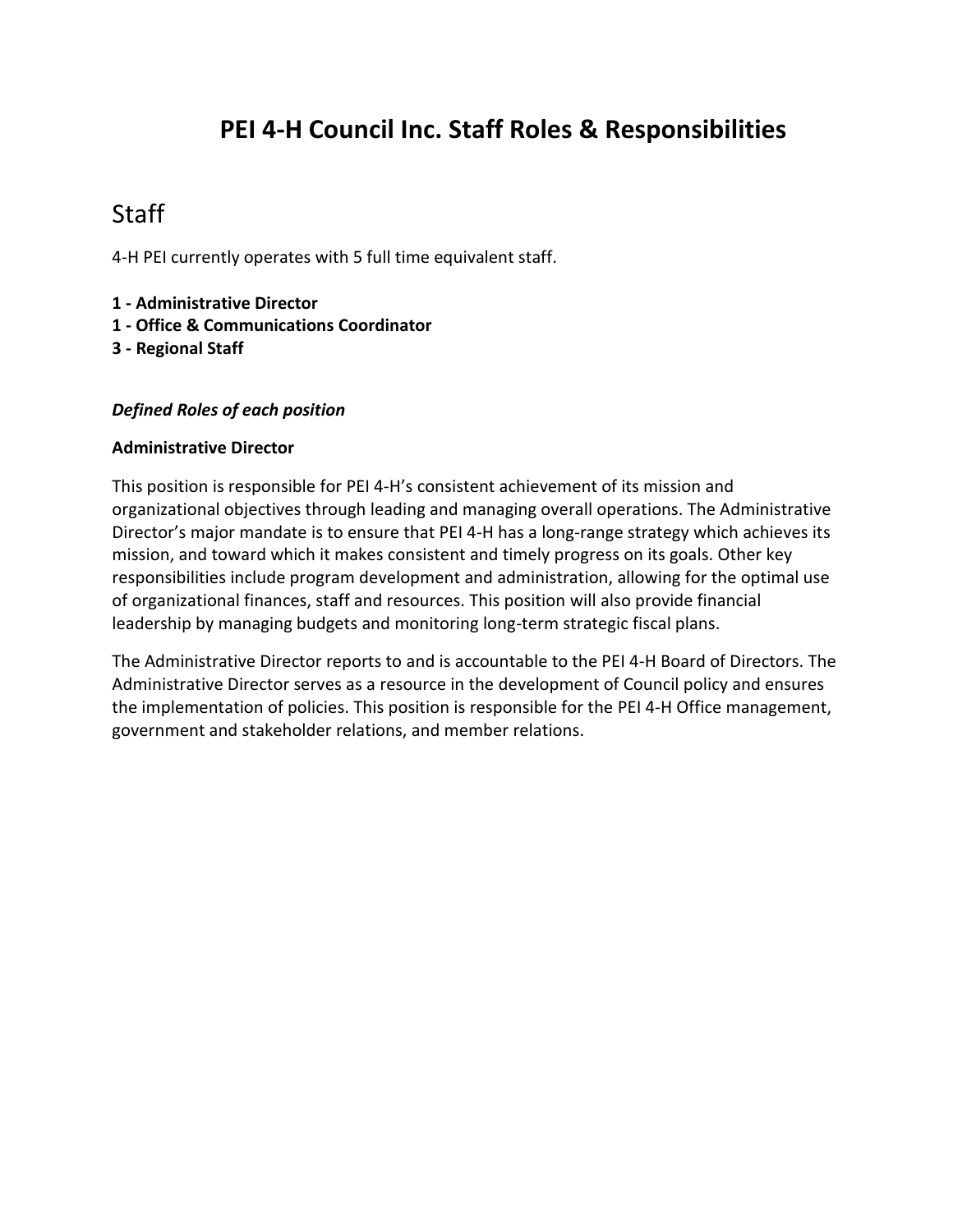### **Regional Staff**

These positions hold Regional and Provincial Responsibilities. Defined as **60% Regional, 40% Provincial** (subject to change at discretion of the AD). Specific roles and responsibilities for club and regional activities are included in those designated sections. Regional staff will work with flexibility understanding that their roles may change dependent on the needs of their regions and clubs.

#### **GENERAL ACCOUNTABILITY**

Reporting to the Administrative Director, this position is primarily responsible for working with 4-H clubs (particularly the Overall Leaders) and Regional Councils to provide advice, assistance and information. The 4-H Specialist facilitates the communication of information, resources, core regional activities, concerns and other issues between the Provincial Office, the Regional Councils and Clubs.

#### **SPECIFIC ACCOUNTABILITY**

#### 1. **Primary Contact for Regions**

a) Establish and maintain a strong working relationship with 4-H clubs and the Regional Council in order to identify needs and to offer and provide resources, support and assistance;

b) Assist with organization of new clubs and the reorganization of existing local 4-H clubs, familiarizing members and leaders with all aspects of the 4-H program;

c) Support 4-H club leaders in conducting various aspects of the 4-H program (e.g. Skill projects, Communication projects, Community and Agriculture awareness projects, Achievement Days, etc.); d) Facilitate planning and implementation of Regional 4-H Council Programs (i.e. Executive Training, Communications, and training workshops) ;

e) Serve as a Judge at 4-H activities, including Club Communication events & Club Achievement Days

#### 2. **Members and Volunteers**

Assist clubs in the recruitment, retention and training of volunteers and new members:

a) promote 4-H club membership and participation;

b) Promote participation in the 4-H program locally through: networking, personal contact, speaker engagements and other means as available;

c) Support volunteer leaders with the training of adult and youth club leaders;

d) Assist in the management of financial and in-kind resources including collecting and recording fees, keeping financial records and preparing reports as directed by Administrative Director;

e) Monitor engagement of members and assess reasons for non-engagement and attrition;

f) Jointly identify 4-H media and marketing opportunities (i.e. print, radio, etc.);

#### 3. **Communication**

Ensure professional and informative communication with members, committees, volunteers and staff: a) Serve as the primary 4H office contact for the regions (e.g. members, potential members, volunteers, leaders);

b) Identify emerging issues at the local level with input from volunteers and members and support volunteers in the identified actions leading to resolution;

c) Provide regional council and clubs with information about provincial opportunities and issues and encourage regions and clubs to participate or provide input;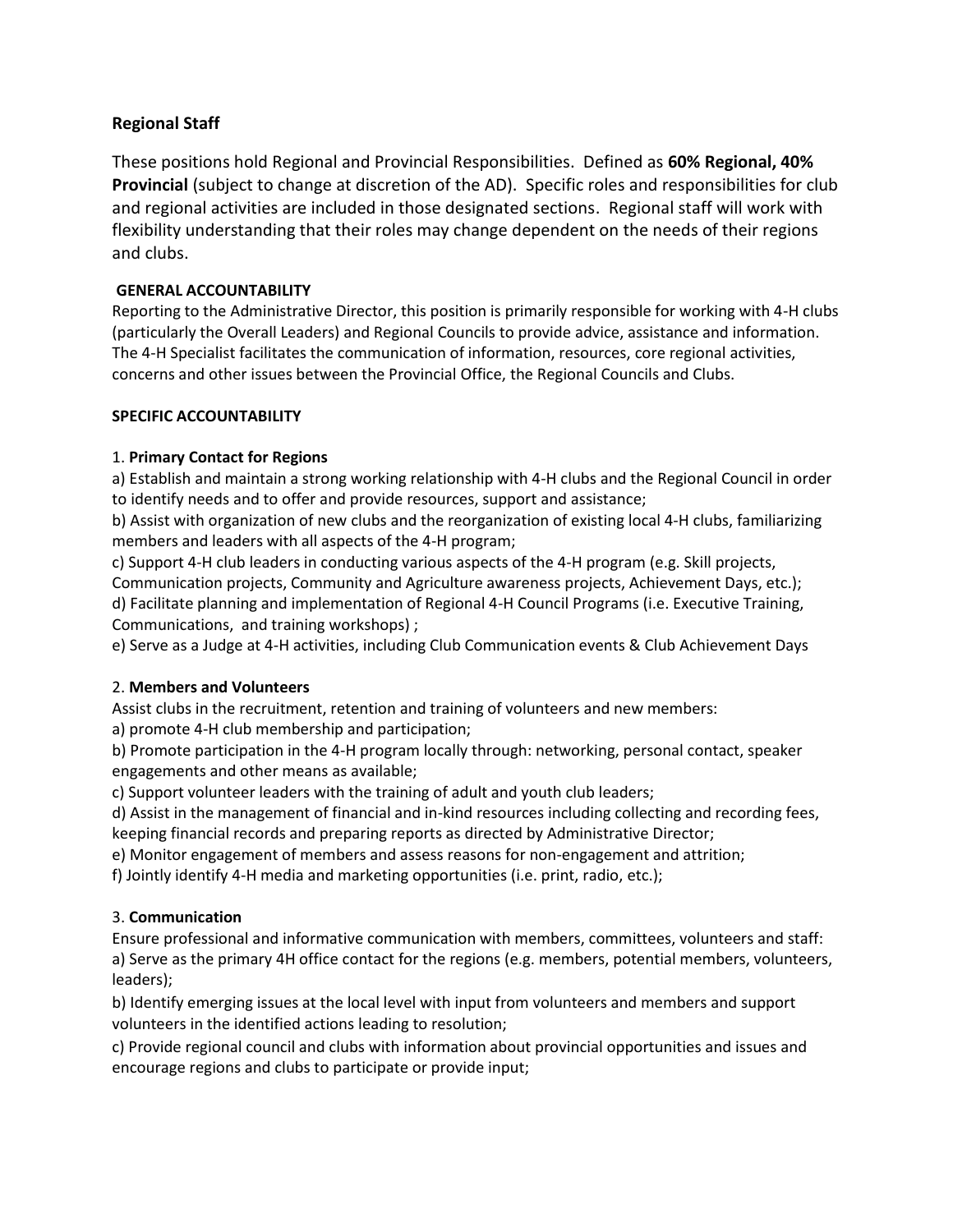d) Maintain communications with other 4-H staff in order to be current and to keep them informed of district concerns, successes, opportunities and issues;

e) Write and solicit materials for newsletters, mailings and electronic media including dates, deadlines and upcoming events (vetted through Administrative Director);

#### 4. **Programming**

Ensure effective and efficient regional, provincial and national programming through involvement in opportunities and assignments:

a) Assist in creating and exploring educational opportunities to update program and field trip commentary;

b) Assist in the coordination of curriculum;

c) Support new partnerships internally and externally to provide enhancements and new educational opportunities;

d) Monitor and evaluate projects and programs in collaboration with other relevant 4-H committees and staff members;

e) Implement orientation and program related training for leaders;

f) Utilize volunteers to initiate and plan youth leadership opportunities;

#### 5. **Database and Website**

Assist with the development and maintenance of the 4-H database and website:

a) Receive and solicit data from clubs, capturing relevant membership data for inclusion in the 4-H database;

b) Respond to queries and requests regarding database information as needed;

c) Contribute to implementation of social media strategy as needed

#### **Office & Communications Coordinator**

This position provides administrative and communications support to the PEI Provincial 4-H Council staff and stakeholders in its pursuit of successful and sustainable 4-H initiatives across the Island. Reports to Administrative Director

#### **Responsibilities:**

• Provides excellent customer service addressing in-person, telephone, email, and online inquiries.

• Assists 4-H provincial staff in clerical and administrative aspects of 4-H programming including: requests concerning resource materials, processing registration forms and fees, updating membership database, ordering of merchandise, post-event reporting, etc.

• Oversees all clerical aspects of the Annual Provincial Fundraiser, interacting with club volunteers and suppliers, receiving orders, tracking and placing sales orders, verifying order deliveries, preparing financial summaries, etc.

• Assists 4-H staff in execution of annual reorganization and provincial events held throughout the year.

• Oversees layout and assists in creation of content for provincial website and social media platforms, as directed.